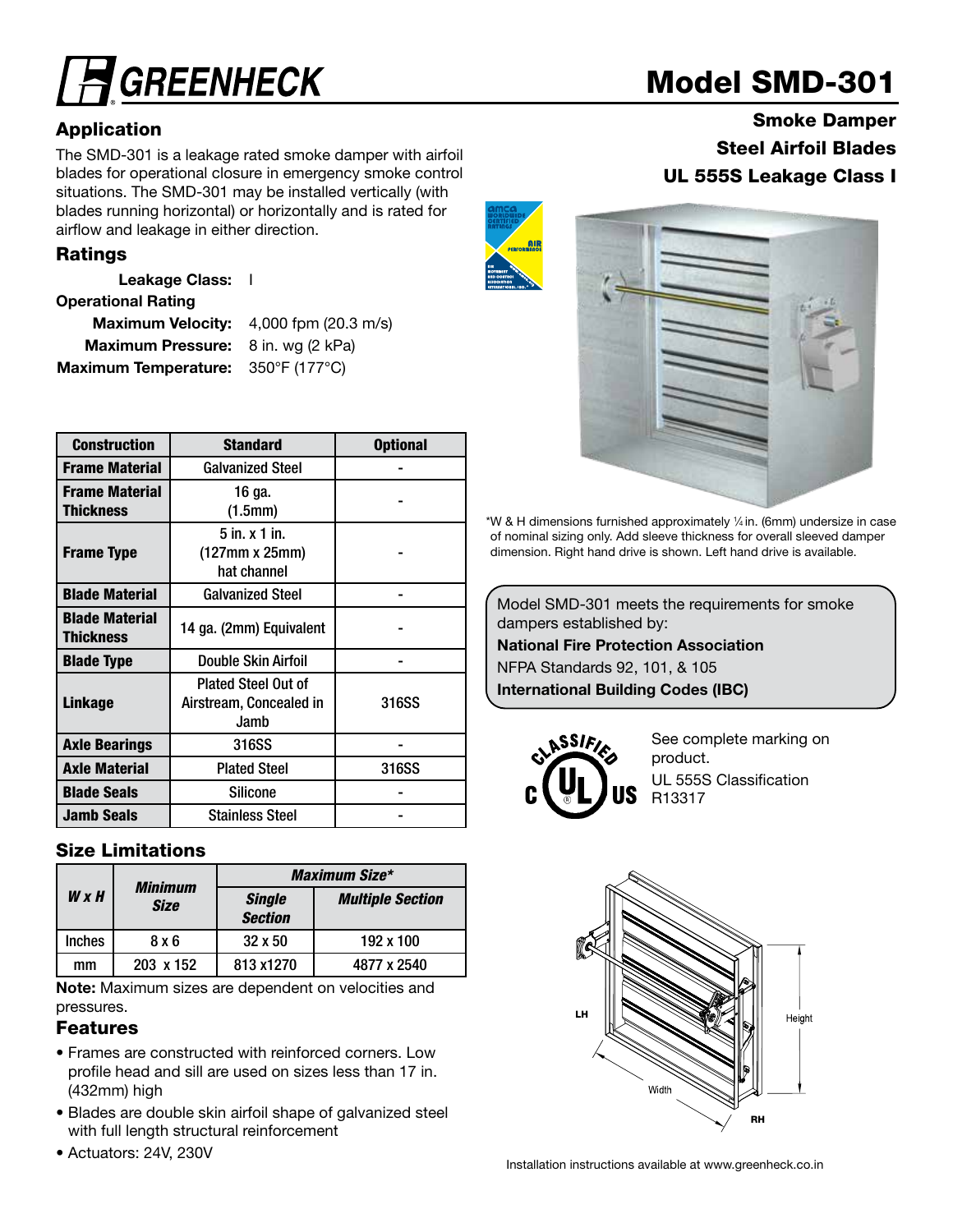### Options for SMD-301:

- Factory mounted accessories:
	- TDF Flange
	- Quick Connect breakaway connections
	- POC Retaining angles
	- S & Drive connections
- OCI (Open Closed Indication Switches)
- Transitions: R

# Pressure Drop Data

This pressure drop testing was conducted in accordance with AMCA Standard 500-D using the three configurations shown. All data has been corrected to represent standard air at a density of .075 lb/ft<sup>3</sup> (1.201 kg/m<sup>3</sup>).

Actual pressure drop found in any HVAC system is a combination of many factors. This pressure drop information along with an analysis of other system influences should be used to estimate actual pressure losses for a damper installed in a given HVAC system.

### AMCA Test Figures

Figure 5.3 Illustrates a fully ducted damper. This configuration has the lowest pressure drop of the three test configurations because entrance and exit losses are minimized by straight duct runs upstream and downstream of the damper.

**Figure 5.2** Illustrates a ducted damper exhausting air into an open area. This configuration has a lower pressure drop than Figure 5.5 because entrance losses are minimized by a straight duct run upstream of the damper.

Figure 5.5 Illustrates a plenum mounted damper. This configuration has the highest pressure drop because of extremely high entrance and exit losses due to the sudden changes of area in the system.



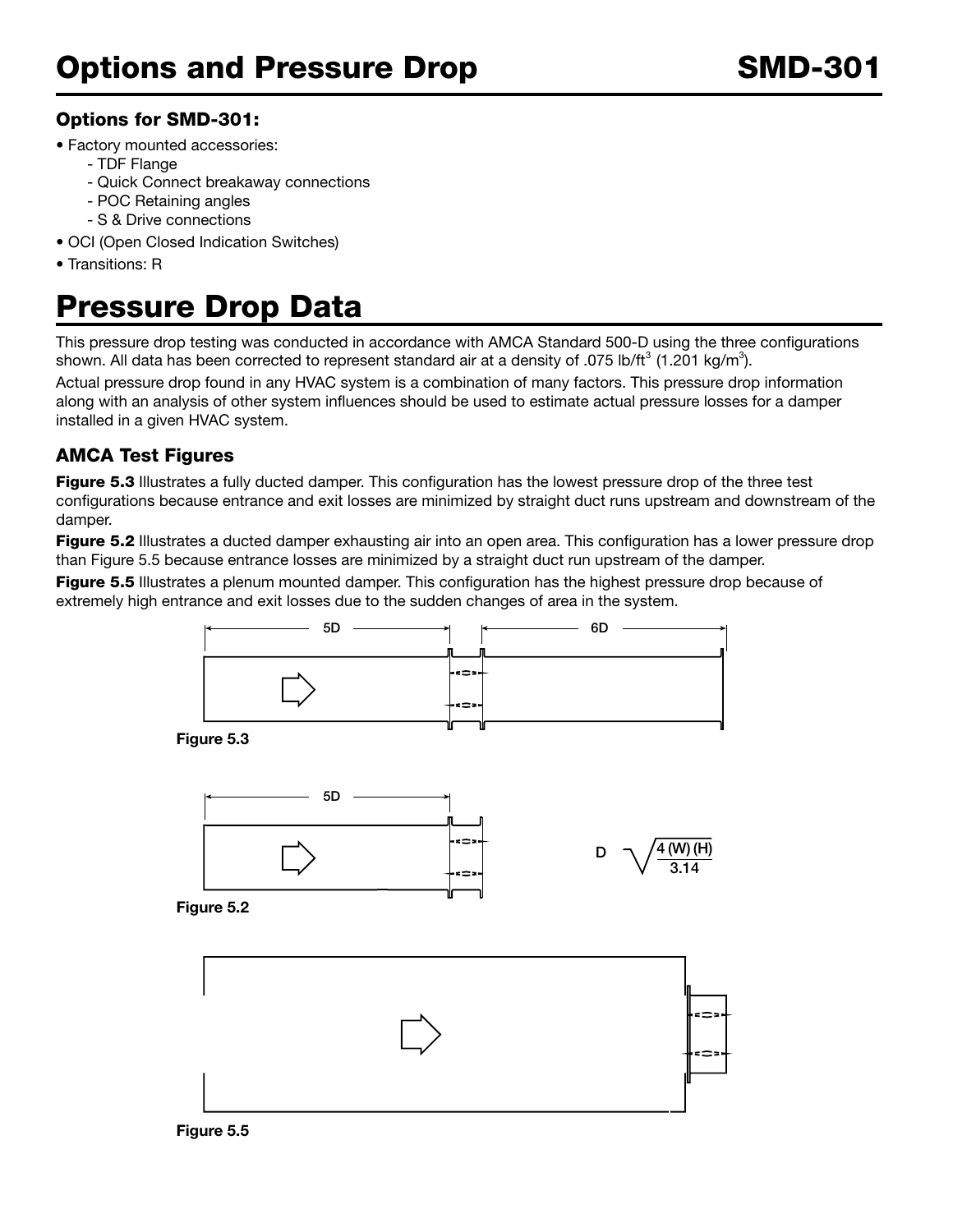## Pressure Drop Data SMD-301

#### AMCA Figure 5.2



| 12 in. x 12 in. (305mm x 305mm) |                                       |  |
|---------------------------------|---------------------------------------|--|
| <b>Velocity</b><br>(fpm)        | <b>Pressure Drop</b><br>$(in.$ wg $)$ |  |
|                                 |                                       |  |
| 500                             | 0.03                                  |  |
| 1000                            | 0.11                                  |  |
| 1500                            | 0.24                                  |  |
| 2000                            | 0.42                                  |  |
| 2500                            | 0.66                                  |  |
| 3000                            | 0.95                                  |  |
| 3500                            | 1.30                                  |  |
| 4000                            | 1.70                                  |  |

| 24 in. x 24 in. (610mm x 610mm) |                                       |  |  |
|---------------------------------|---------------------------------------|--|--|
| <b>Velocity</b><br>(fpm)        | <b>Pressure Drop</b><br>$(in.$ wg $)$ |  |  |
| 500                             | 0.01                                  |  |  |
| 1000                            | 0.06                                  |  |  |
| 1500                            | 0.12                                  |  |  |
| 2000                            | 0.22                                  |  |  |
| 2500                            | 0.34                                  |  |  |
| 3000                            | 0.49                                  |  |  |
| 3500                            | 0.67                                  |  |  |
| 4000                            | 0.87                                  |  |  |

|         | $\overline{11}$ . A 12 111. (909) $\overline{111}$ 111 A 909 $\overline{111}$ 1111 |                 | $2 + 111.$ A $2 + 111.$ (0 TUTTER A 0 TUTTER) |                 | $0.0111.$ A $0.0111.$ ( $0.17111111.$ A $0.17111111$ |                 | $1200.7370$ m. (9990000 $\lambda$ 12 190000 | TU III. A IL III. IIL IVIIIIII A |          |
|---------|------------------------------------------------------------------------------------|-----------------|-----------------------------------------------|-----------------|------------------------------------------------------|-----------------|---------------------------------------------|----------------------------------|----------|
| elocity | <b>Pressure Drop</b>                                                               | <b>Velocity</b> | <b>Pressure Drop</b>                          | <b>Velocity</b> | Pressure Drop                                        | <b>Velocity</b> | <b>Pressure Drop</b>                        | <b>Velocity</b>                  | Pressure |
| (fpm)   | (in. <i>wg</i> )                                                                   | (fpm)           | (in. <i>wg</i> )                              | (fpm)           | (in.wg)                                              | (fpm)           | (in. <i>wg</i> )                            | (fpm)                            | (in. w)  |
| 500     | 0.03                                                                               | 500             | 0.01                                          | 500             | 0.01                                                 | 500             | 0.01                                        | 500                              | 0.02     |
| 1000    | 0.11                                                                               | 1000            | 0.06                                          | 1000            | 0.05                                                 | 1000            | 0.05                                        | 1000                             | 0.08     |
| 1500    | 0.24                                                                               | 1500            | 0.12                                          | 1500            | 0.12                                                 | 1500            | 0.12                                        | 1500                             | 0.18     |
| 2000    | 0.42                                                                               | 2000            | 0.22                                          | 2000            | 0.21                                                 | 2000            | 0.21                                        | 2000                             | 0.33     |
| 2500    | 0.66                                                                               | 2500            | 0.34                                          | 2500            | 0.32                                                 | 2500            | 0.33                                        | 2500                             | 0.51     |
| 3000    | 0.95                                                                               | 3000            | 0.49                                          | 3000            | 0.47                                                 | 3000            | 0.48                                        | 3000                             | 0.74     |
| 3500    | 1.30                                                                               | 3500            | 0.67                                          | 3500            | 0.63                                                 | 3500            | 0.65                                        | 3500                             | 1.00     |
| 4000    | 1.70                                                                               | 4000            | 0.87                                          | 4000            | 0.83                                                 | 4000            | 0.85                                        | 4000                             | 1.31     |
|         |                                                                                    |                 |                                               |                 |                                                      |                 |                                             |                                  |          |

|                          | 36in. x 36 in. (914mm x 914mm)           |                   | 12in. X 48 in. (305mm x 1219mm)          |                   | 48 in. x 12 in. (1219mm x 305mm)         |
|--------------------------|------------------------------------------|-------------------|------------------------------------------|-------------------|------------------------------------------|
| <b>Velocity</b><br>(fpm) | <b>Pressure Drop</b><br>(in. <i>wq</i> ) | Velocity<br>(fpm) | <b>Pressure Drop</b><br>(in. <i>wq</i> ) | Velocity<br>(fpm) | <b>Pressure Drop</b><br>(in. <i>wq</i> ) |
| 500                      | 0.01                                     | 500               | 0.01                                     | 500               | 0.02                                     |
| 1000                     | 0.05                                     | 1000              | 0.05                                     | 1000              | 0.08                                     |
| 1500                     | 0.12                                     | 1500              | 0.12                                     | 1500              | 0.18                                     |
| 2000                     | 0.21                                     | 2000              | 0.21                                     | 2000              | 0.33                                     |
| 2500                     | 0.32                                     | 2500              | 0.33                                     | 2500              | 0.51                                     |
| 3000                     | 0.47                                     | 3000              | 0.48                                     | 3000              | 0.74                                     |
| 3500                     | 0.63                                     | 3500              | 0.65                                     | 3500              | 1.00                                     |
| 4000                     | 0.83                                     | 4000              | 0.85                                     | 4000              | 1.31                                     |

| <b>Velocity</b><br>(fpm) | <b>Pressure Drop</b><br>$(in.$ wg $)$ |
|--------------------------|---------------------------------------|
| 500                      | 0.02                                  |
| 1000                     | 0.08                                  |
| 1500                     | 0.18                                  |
| 2000                     | 0.33                                  |
| 2500                     | 0.51                                  |
| 3000                     | 0.74                                  |
| 3500                     | 1.00                                  |
| 4000                     | 1.31                                  |

#### AMCA Figure 5.3



| <b>Velocity (fpm)</b> | <b>Pressure Drop</b><br>$(in.$ wg $)$ |
|-----------------------|---------------------------------------|
| 500                   | 0.01                                  |
| 1000                  | 0.06                                  |
| 1500                  | 0.13                                  |
| 2000                  | 0.23                                  |
| 2500                  | 0.37                                  |
| 3000                  | 0.53                                  |
| 3500                  | 0.73                                  |
| 4000                  | 0.95                                  |

#### 5D *<u>Kelocity</u>* (fpm) **Pressure Drop**   $(in. wg)$ 500 0.01 500 0.01 500 0.01 500 0.01 500 0.01 1000 | 0.06 | 1000 | 0.02 | 1000 | 0.02 | 1000 | 0.03 | 1000 | 0.04 1500 | 1500 | 1500 | 1500 | 1500 | 1500 | 1500 | 1500 | 1500 | 1500 | 1500 | 1500 | 1500 | 1500 | 1500 | 1500 | 2000 0.23 2000 0.10 2000 0.09 2000 0.11 2000 0.18 2500 | U.37 | | 2500 | U.16 | | 2500 | U.14 | | 2500 | U.18 | | 2500 | U.29 3000 | 0.53 | | 3000 | 0.23 | | 3000 | 0.21 | | 3000 | 0.25 | | 3000 | 0.42 3500 | 0.73 | | 3500 | 0.32 | | 3500 | 0.29 | | 3500 | 0.34 | | 3500 | 0.57 4000 | 0.95 | | 4000 | 0.42 | | 4000 | 0.38 | | 4000 | 0.45 | | 4000 | 0.74 7

| Velocity (fpm) | <b>Pressure Drop</b><br>(in. <i>wg</i> ) | <b>Velocity (fpm)</b> |
|----------------|------------------------------------------|-----------------------|
| 500            | 0.01                                     | 500                   |
| 1000           | 0.02                                     | 1000                  |
| 1500           | 0.05                                     | 1500                  |
| 2000           | 0.09                                     | 2000                  |
| 2500           | 0.14                                     | 2500                  |
| 3000           | 0.21                                     | 3000                  |
| 3500           | 0.29                                     | 3500                  |
| 4000           | 0.38                                     | 4000                  |

| IZIN. A 48 IN. (JUSHIM X IZ IVININ)      | 48 III. X IZ III. (   |
|------------------------------------------|-----------------------|
| <b>Pressure Drop</b><br>(in. <i>wg</i> ) | <b>Velocity (fpm)</b> |
| 0.01                                     | 500                   |
| 0.03                                     | 1000                  |
| 0.06                                     | 1500                  |
| 0.11                                     | 2000                  |
| 0.18                                     | 2500                  |
| 0.25                                     | 3000                  |
| 0.34                                     | 3500                  |
| 0.45                                     | 4000                  |
|                                          |                       |

12 in. x 12 in. (305mm x 305mm) 24 in. x 24 in. (610mm x 610mm) 36in. x 36 in. (914mm x 914mm) 12in. X 48 in. (305mm x 1219mm) 48 in. x 12 in. (1219mm x 305mm)

| <b>Velocity (fpm)</b> | <b>Pressure Drop</b><br>$(in.$ wg $)$ |
|-----------------------|---------------------------------------|
| 500                   | 0.01                                  |
| 1000                  | 0.04                                  |
| 1500                  | 0.10                                  |
| 2000                  | 0.18                                  |
| 2500                  | 0.29                                  |
| 3000                  | 0.42                                  |
| 3500                  | 0.57                                  |
| 4000                  | 0.74                                  |



12 in. x 12 in. (305mm x 305mm) 24 in. x 24 in. (610mm x 610mm) 36in. x 36 in. (914mm x 914mm) 12in. X 48 in. (305mm x 1219mm) 48 in. x 12 in. (1219mm x 305mm)

AMCA Figure 5.5

| Velocity<br>(fpm) | <b>Pressure Drop</b><br>$(in.$ wg $)$ |
|-------------------|---------------------------------------|
| 500               | 0.04                                  |
| 1000              | 0.18                                  |
| 1500              | 0.42                                  |
| 2000              | 0.75                                  |
| 2500              | 1.17                                  |
| 3000              | 1.68                                  |
| 3500              | 2.29                                  |
| 4000              | 2.09                                  |

| 500<br>0.03<br>1000<br>0.13<br>1500<br>0.29<br>2000<br>0.52 |
|-------------------------------------------------------------|
|                                                             |
|                                                             |
|                                                             |
|                                                             |
| 2500<br>0.81                                                |
| 3000<br>1.17                                                |
| 3500<br>1.60                                                |
| 4000<br>2.14                                                |

| II. A TA III. (JUJIHIII A JUJIHIII <i>)</i> |                          |                                  |                                              |                          |                                 |                                                      |                          |                                  |                                                    |                          | <b>TUBLA IZ BL (IZ IJBIBLA J</b> |
|---------------------------------------------|--------------------------|----------------------------------|----------------------------------------------|--------------------------|---------------------------------|------------------------------------------------------|--------------------------|----------------------------------|----------------------------------------------------|--------------------------|----------------------------------|
| <b>Pressure Drop</b><br>(in. wg)            | <b>Velocity</b><br>(fpm) | <b>Pressure Drop</b><br>(in. wg) |                                              | <b>Velocity</b><br>(fpm) | <b>Pressure Drop</b><br>(in.wg) |                                                      | <b>Velocity</b><br>(fpm) | <b>Pressure Drop</b><br>(in. wg) |                                                    | <b>Velocity</b><br>(fpm) | Pressure<br>$(in.$ W             |
| 0.04                                        | 500                      | 0.03                             |                                              | 500                      | 0.03                            |                                                      | 500                      | 0.03                             |                                                    | 500                      | 0.03                             |
| 0.18                                        | 1000                     | 0.13                             |                                              | 1000                     | 0.12                            |                                                      | 1000                     | 0.12                             |                                                    | 1000                     | 0.14                             |
| 0.42                                        | 1500                     | 0.29                             |                                              | 1500                     | 0.27                            |                                                      | 1500                     | 0.27                             |                                                    | 1500                     | 0.32                             |
| 0.75                                        | 2000                     | 0.52                             |                                              | 2000                     | 0.48                            |                                                      | 2000                     | 0.49                             |                                                    | 2000                     | 0.57                             |
| .17                                         | 2500                     | 0.81                             |                                              | 2500                     | 0.75                            |                                                      | 2500                     | 0.77                             |                                                    | 2500                     | 0.89                             |
| 1.68                                        | 3000                     | 1.17                             |                                              | 3000                     | 1.08                            |                                                      | 3000                     | 1.11                             |                                                    | 3000                     | 1.28                             |
| 2.29                                        | 3500                     | 1.60                             |                                              | 3500                     | 1.48                            |                                                      | 3500                     | 1.51                             |                                                    | 3500                     | 1.75                             |
| 2.09                                        | 4000                     | 2.14                             |                                              | 4000                     | 1.93                            |                                                      | 4000                     | 1.97                             |                                                    | 4000                     | 2.29                             |
|                                             |                          |                                  | $2 + 11$ . A $2 + 11$ . (V FORTH A V FORTHL) |                          |                                 | <b>UUIII. A UU IIII. (JI HIIIIIII A JI HIIIIII</b> I |                          |                                  | <b>IZIII. A TU III. (JUJIIIIII A TZ I JIIIIII)</b> |                          |                                  |

| <b>Velocity</b><br>(fpm) | <b>Pressure Drop</b><br>$(in.$ wg $)$ |
|--------------------------|---------------------------------------|
| 500                      | 0.03                                  |
| 1000                     | 0.12                                  |
| 1500                     | 0.27                                  |
| 2000                     | 0.49                                  |
| 2500                     | 0.77                                  |
| 3000                     | 1.11                                  |
| 3500                     | 1.51                                  |
| 4000                     | 1.97                                  |

| <b>Velocity</b><br>(fpm) | <b>Pressure Drop</b><br>$(in.$ wg $)$ |
|--------------------------|---------------------------------------|
| 500                      | 0.03                                  |
| 1000                     | 0.14                                  |
| 1500                     | 0.32                                  |
| 2000                     | 0.57                                  |
| 2500                     | 0.89                                  |
| 3000                     | 1.28                                  |
| 3500                     | 1.75                                  |
| 4000                     | 2.29                                  |



Greenheck India Private Limited certifies that the model SMD-301 shown herein is licensed to bear the AMCA Seal. The ratings shown are based on tests and procedures performed in accordance with AMCA Publication 511 and comply with the requirements of the AMCA Certified Ratings Programs. The AMCA Certified Ratings Seal applies to air performance ratings only.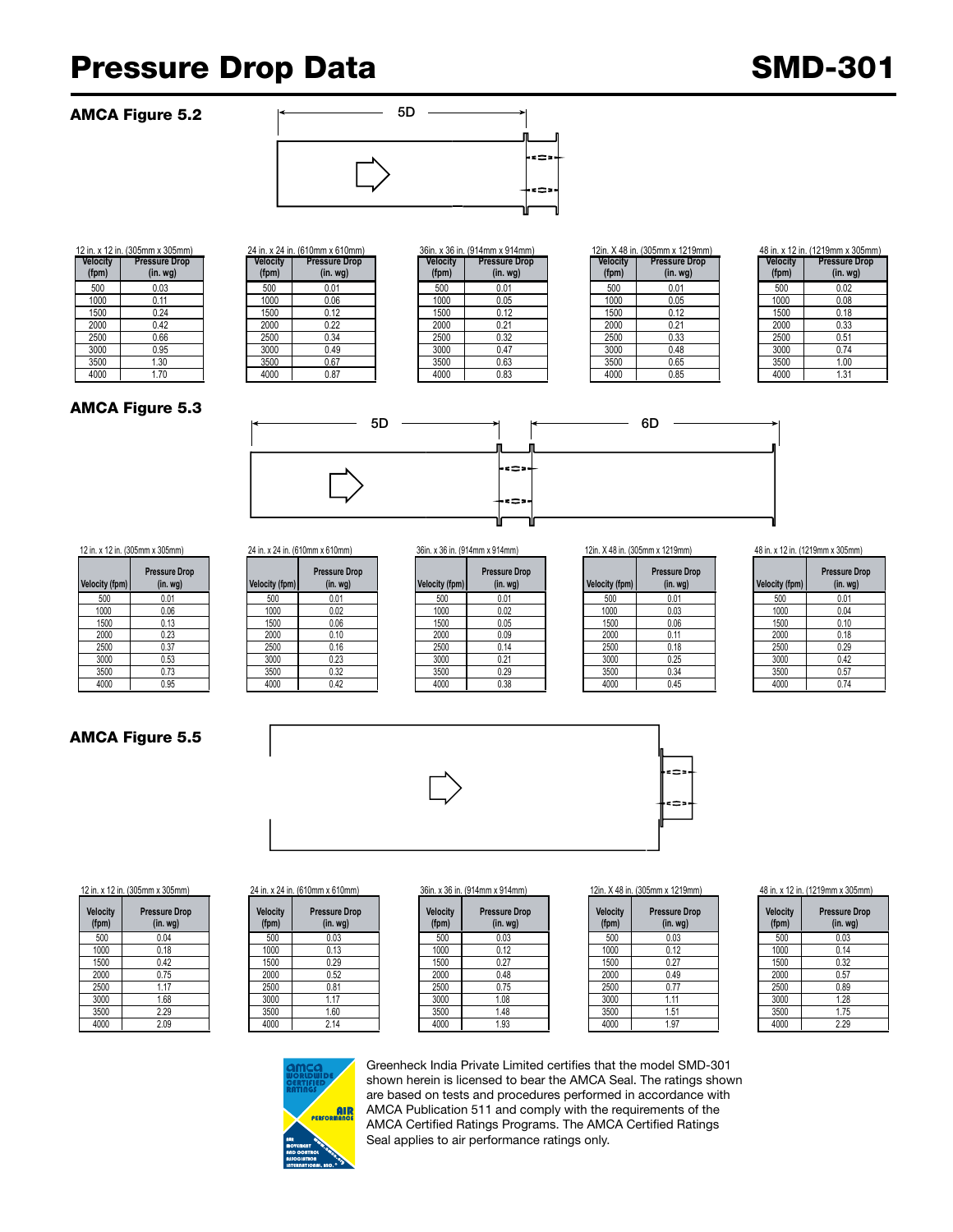#### Space Envelopes Required for Actuators and Accessories

Externally mounted actuators always require space outside of the damper sideplate or sleeve. The "S" dimension illustrates the clearance required for various available actuators.

On dampers less than 18 in. (457mm) high, actuators may also require clearances above and/or below the sideplate or sleeve. "B" and "T" dimensions are worst case clearance requirements for some dampers less than 18 in. (457mm) high. All damper sizes under 18 in. (457mm) high do not require these worst case clearances. If space availability above or below the damper sleeve is limited, each damper size should be individually evaluated.





 $B^*$ 

|                                | B*                                         | T*                                       | S             |               |  |  |  |
|--------------------------------|--------------------------------------------|------------------------------------------|---------------|---------------|--|--|--|
| <b>Actuator Type/Model</b>     | With                                       | With                                     | Piggyback     |               |  |  |  |
|                                | <b>RRL, RRL/OCI</b>                        | <b>RRL, RRL/OCI</b>                      | No            | <b>Yes</b>    |  |  |  |
| 24 Volt AC                     |                                            |                                          |               |               |  |  |  |
| FSAF24 (-S) Belimo             | $\frac{1}{2}$ in. (13mm)                   | $9^{13}/_{16}$ in (249mm)                | 6 in. (152mm) | <b>NA</b>     |  |  |  |
| FSTF24 (-S) Belimo             | $7^{11}/_{16}$ in (195mm)                  | $\frac{1}{2}$ in. (13mm)                 | 6 in. (152mm) | <b>NA</b>     |  |  |  |
| FSLF24 (-S) Belimo             | 7 <sup>11</sup> / <sub>16</sub> in (195mm) | 0                                        | 6 in. (152mm) | NA.           |  |  |  |
| FSNF24 (-S) Belimo             | $\frac{1}{2}$ in. (13mm)                   | $9^{13}/_{16}$ in (249mm)                | 6 in. (152mm) | 9 in. (229mm) |  |  |  |
| MS8X09 Series Honeywell        | $\frac{1}{2}$ in. (13mm)                   | $8\frac{1}{2}$ in (216mm)                | 6 in. (152mm) | NА            |  |  |  |
| <b>MS8120 Series Honeywell</b> | $\frac{1}{2}$ in. (13mm)                   | $9^{13}/_{16}$ in (249mm)                | 6 in. (152mm) | 9 in. (229m)  |  |  |  |
| 230 Volt AC                    |                                            |                                          |               |               |  |  |  |
| FSLF230 (-S) Belimo            | $7^{11}/_{16}$ in (195mm)                  | 0                                        | 6 in. (152mm) | <b>NA</b>     |  |  |  |
| FSNF230 (-S) Belimo            | $\frac{1}{2}$ in. (13mm)                   | $9^{13}/_{16}$ in (249mm)                | 6 in. (152mm) | 9 in. (229mm) |  |  |  |
| FSTF230 (-S) Belimo            | 7 <sup>11</sup> / <sub>16</sub> in (195mm) | $\frac{1}{2}$ in. (13mm)                 | 6 in. (152mm) | NA.           |  |  |  |
| MS4X09 Series Honeywell        | $\frac{1}{2}$ in. (13mm)                   | 8 <sup>1</sup> / <sub>2</sub> in (216mm) | 6 in. (152mm) | <b>NA</b>     |  |  |  |
| MS4620 Series Honeywell        | $\frac{1}{2}$ in. (13mm)                   | $9^{13}/_{16}$ in (249mm)                | 6 in. (152mm) | 9 in. (229mm) |  |  |  |

\* For dampers 18 in. (457mm) or more in height these dimensions are 0 in. (0mm)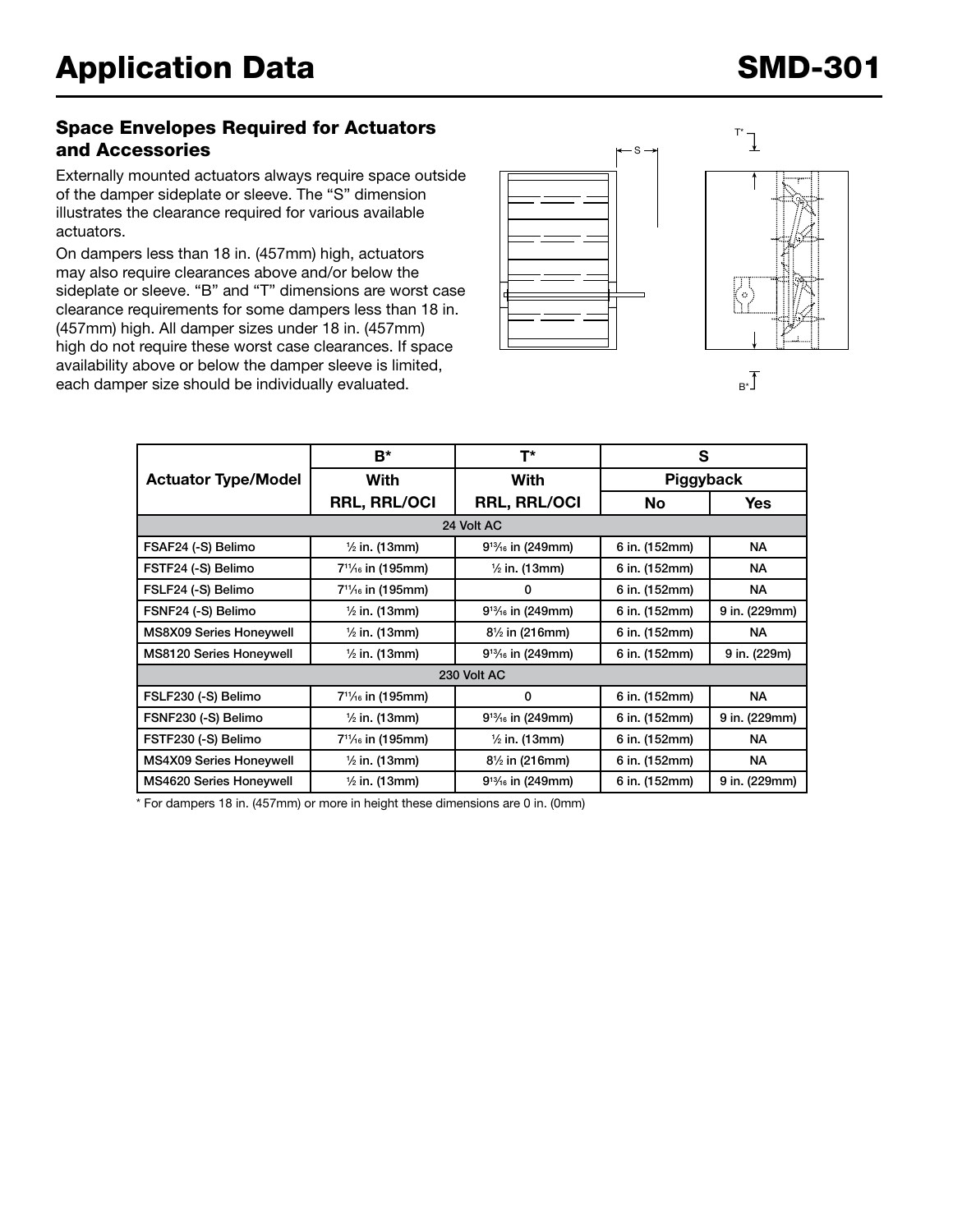#### Damper Sideplate and Sleeve Dimensional Data

The drawings illustrate the factory standard sideplate and sleeve mountings for the SMD-301. The standard "A" dimensions listed in the table provide adequate space for the mounting of actuators and controls.

If space constraints are a problem the "A" dimension can be varied between 6 in. (152mm) and 16 in. (406mm).

|                                                    |                 | "A" Dimension  |                  |  |  |
|----------------------------------------------------|-----------------|----------------|------------------|--|--|
| in. $(mm)$                                         | <b>Sleeve</b>   |                | <b>Sideplate</b> |  |  |
|                                                    | <b>Standard</b> | <b>Maximum</b> |                  |  |  |
| <b>All Dampers</b>                                 | 73/16 (183)     | 16 (406)       | $6\%$ (157)      |  |  |
| When height is<br>11 in. (279) or<br>less with OCI | 12<br>(305)     | 16<br>(406)    | 12<br>(305)      |  |  |

NOTE: Entire damper frame is not required to be installed within the wall. The damper blades, when closed should be contained within the wall.





Sleeve

### Damper Sizing Information

Dampers larger than maximum single section size are supplied as a factory assembly of two or more sections of equal size. The following figures show damper sections and assemblies that have been qualified for operation with a single actuator. Larger size can be accommodated using multiples of these assemblies. S